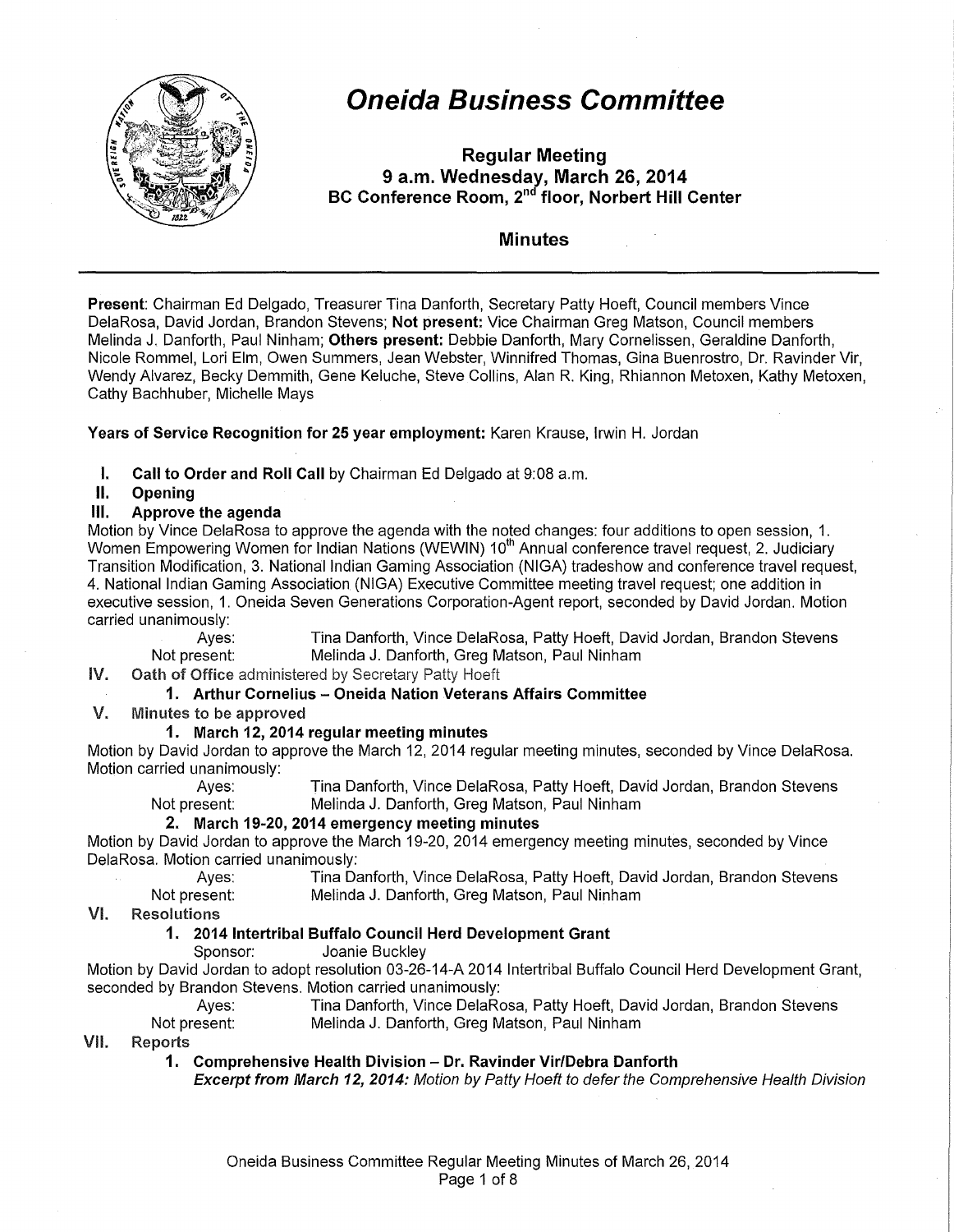report to the next Business Committee meeting, seconded by Paul Ninham. Motion carried unanimously.

Motion by Vince DelaRosa to accept the Comprehensive Health Division report, seconded by David Jordan. Motion carried unanimously:<br>Aves:

Ayes: Tina Danforth, Vince DelaRosa, Patty Hoeft, David Jordan, Brandon Stevens<br>Not present: Melinda J. Danforth, Greg Matson, Paul Ninham Melinda J. Danforth, Greg Matson, Paul Ninham

#### **2. Oneida Land Management-** Pat Pelky

Motion by Vince DelaRosa to accept the Oneida Land Management report, seconded by David Jordan. Motion carried with one abstention:

Ayes: Vince DelaRosa, Patty Hoeft, David Jordan, Brandon Stevens<br>Abstained: Tina Danforth

Abstained: Tina Danforth<br>Not present: Melinda J. Da Melinda J. Danforth, Greg Matson, Paul Ninham

**3. Development Division** - Butch Rentmeester **DEFERRAL REQUESTED** 

Motion by Vince DelaRosa to defer the Development Division report to the next Business Committee meeting, seconded by David Jordan. Motion carried unanimously:

Ayes: Tina Danforth, Vince DelaRosa, Patty Hoeft, David Jordan, Brandon Stevens<br>Not present: Melinda J. Danforth. Greg Matson. Paul Ninham Melinda J. Danforth, Greg Matson, Paul Ninham

VIII. **Boards, Committees and Commissions** 

#### **A. Appointments**

#### **1. Bernard John-Stevens to Oneida Police Commission**

Motion by David Jordan to approve the recommendation appointing Bernard John-Stevens to the Oneida Police Commission, seconded by Vince DelaRosa. Motion carried with one abstention:

Ayes: Vince DelaRosa, Patty Hoeft, David Jordan, Brandon Stevens<br>Abstained: Tina Danforth

**Tina Danforth** 

Not present: Melinda J. Danforth, Greg Matson, Paul Ninham

#### **2. Marlene (Minnie) Garvey to Environmental Resource Board**

Motion by David Jordan to approve the recommendation appointing Marlene (Minnie) Garvey to the Environmental Resource Board, seconded by Tina Danforth. Motion carried unanimously:

Tina Danforth, Vince DelaRosa, Patty Hoeft, David Jordan, Brandon Stevens Not present: Melinda J. Danforth, Greg Matson, Paul Ninham

**B. Quarterly reports** 

#### **1. Oneida Seven Generations Corporation - Gene Keluche, Agent**

**Excerpt from March 12, 2014:** Motion by Patty Hoeft to defer the Oneida Seven Generations Corporation quarlerly reporl to the next Business Committee meeting, seconded by Vince DelaRosa. Motion carried with two abstentions.

**Excerpt from Feb. 26, 2014:** Motion by Patty Hoeft to defer the Oneida Seven Generations Corporation quarlerly reporl to the next Business Committee meeting, seconded by Vince DelaRosa. Motion carried with one abstention.

Motion by Vince DelaRosa to accept the Oneida Seven Generations narrative quarterly report, seconded by Brandon Stevens. Motion carried with two abstentions:

Ayes: Vince DelaRosa, Patty Hoeft, Brandon Stevens<br>Abstained: Tina Danforth, David Jordan

Tina Danforth, David Jordan

Not present: Melinda J. Danforth, Greg Matson, Paul Ninham

**2. Anna John Nursing Home Commission - Melinda K. Danforth, Chairwoman** 

**Excerpt from March 12, 2014:** Motion by Patty Hoeft to defer to the Anna John Nursing Home Commission quarlerly reporl to the next Business Committee meeting, seconded by Greg Matson. Motion carried unanimously.

Motion by Vince DelaRosa to defer the Anna John Nursing Home Commission quarterly report to the next Business Committee meeting, seconded by Tina Danforth. Motion carried unanimously:

Ayes: Tina Danforth, Vince DelaRosa, Patty Hoeft, David Jordan, Brandon Stevens Not present: Melinda J. Danforth, Greg Matson, Paul Ninham

#### **3. Oneida Election Board - Vicki Cornelius**

Motion by David Jordan to accept the Oneida Election Board quarterly report, seconded by Vince DelaRosa. Motion carried unanimously:

Ayes: Tina Danforth, Vince DelaRosa, Patty Hoeft, David Jordan, Brandon Stevens Not present: Melinda J. Danforth, Greg Matson, Paul Ninham

**4. Oneida Police Commission-** Bernard John-Stevens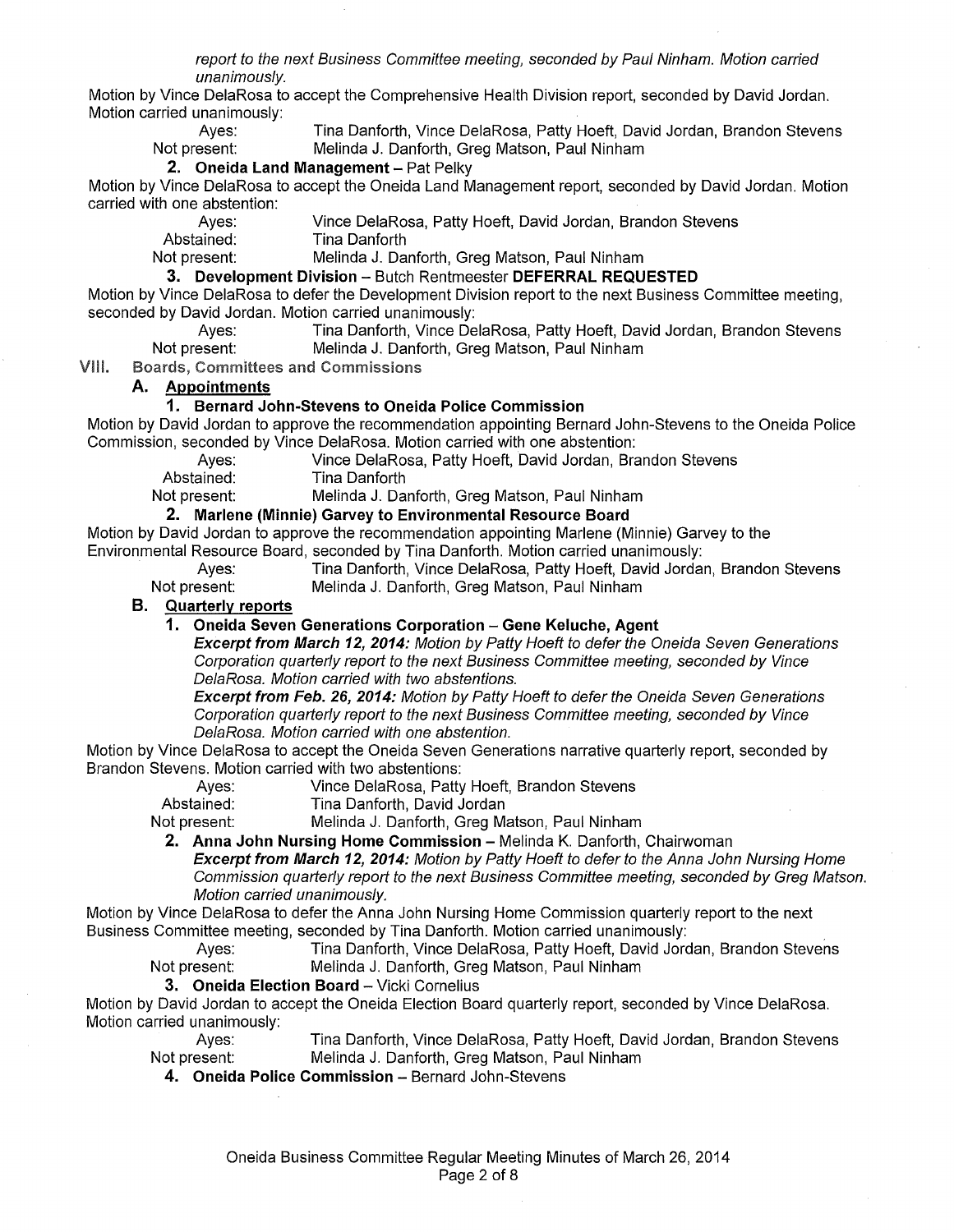Motion by David Jordan to defer the Oneida Police Commission quarterly report to the next Business Committee meeting, seconded by Vince DelaRosa. Motion carried unanimously:

Ayes: Tina Danforth, Vince DelaRosa, Patty Hoeft, David Jordan, Brandon Stevens<br>Not present: Melinda J. Danforth, Greg Matson, Paul Ninham Melinda J. Danforth, Greg Matson, Paul Ninham

#### **5. Oneida Library Board**

Motion by David Jordan to defer the Oneida Library Board quarterly report to the next Business Committee meeting, seconded by Vince DelaRosa. Motion carried unanimously:

Ayes: Tina Danforth, Vince DelaRosa, Patty Hoeft, David Jordan, Brandon Stevens<br>Not present: Melinda J. Danforth, Greg Matson, Paul Ninham Melinda J. Danforth, Greg Matson, Paul Ninham

IX. Standing Committees

**A. Legislative Operating Committee-** Melinda J. Danforth, Chairwoman

#### **1. March 5, 2014 meeting minutes**

Motion by Brandon Stevens to approve the March 5, 2014 meeting minutes, seconded by Tina Danforth. Motion carried unanimously:<br>:Ayes

Ayes: Tina Danforth, Vince DelaRosa, Patty Hoeft, David Jordan, Brandon Stevens<br>Not present: Melinda J. Danforth, Greg Matson, Paul Ninham Melinda J. Danforth, Greg Matson, Paul Ninham

#### **2. Resolution: Emergency Amendments to the Judiciary Law HANDOUT**

Motion by Brandon Stevens to adopt resolution 03-26-14-B Emergency Amendments to the Judiciary Law, seconded by David Jordan. Motion carried with one opposed:

| Ayes:           | Vince DelaRosa, Patty Hoeft, David Jordan, Brandon Stevens                                                                                                                                                                                                                                                                                                                                                                                                                                                                                                                                                                                                                                                                                                                                                                                                                                            |
|-----------------|-------------------------------------------------------------------------------------------------------------------------------------------------------------------------------------------------------------------------------------------------------------------------------------------------------------------------------------------------------------------------------------------------------------------------------------------------------------------------------------------------------------------------------------------------------------------------------------------------------------------------------------------------------------------------------------------------------------------------------------------------------------------------------------------------------------------------------------------------------------------------------------------------------|
| Opposed:        | Tina Danforth                                                                                                                                                                                                                                                                                                                                                                                                                                                                                                                                                                                                                                                                                                                                                                                                                                                                                         |
| Not present:    | Melinda J. Danforth, Greg Matson, Paul Ninham                                                                                                                                                                                                                                                                                                                                                                                                                                                                                                                                                                                                                                                                                                                                                                                                                                                         |
| For the record: | Tina Danforth stated I oppose because in the legal summary or statement of<br>effect, it says the error was made aware by the Judicial Transition Team and it<br>doesn't say it was made by anyone else but the error was found at that point. I<br>also oppose because I think, we have to live with what we've done and if we<br>didn't catch it then, catching it now at the last hour doesn't help the process. The<br>other thing I am opposing is because I have asked several times for minutes. For<br>minutes to be ratified to be submitted to this body so that when we make<br>decisions, we have the minutes to fall back on. We continually have General<br>Tribal Council meeting minutes provided very late in the season, in the year, in<br>the month and this is the reason why we need minutes. Not action reports,<br>minutes. Thank you for that's my statement for the record. |
| For the record: | Brandon Stevens stated because maybe we don't have the minutes, because<br>this was not the topic of discussion today, we could not make a decision on that<br>either way. So I think that's why we need to stay forward with the request and not<br>to add any additional requests onto it because they weren't vetted, because the<br>minutes weren't available.                                                                                                                                                                                                                                                                                                                                                                                                                                                                                                                                    |
| For the record: | Patty Hoeft stated this process is vetted through the LOC process and it's<br>probably highly unlikely that anybody else attended those meetings, except for<br>the five people who are on the LOC. So for persons who criticize the process, it's<br>most likely because they didn't attend the process.                                                                                                                                                                                                                                                                                                                                                                                                                                                                                                                                                                                             |
|                 | Amendment to the main motion by Tina Danforth to add social work to sociology on the list of qualifications for<br>Chief Judicial Officer, seconded by Vince DelaRosa. Motion failed with the Chairman voting in opposition of the                                                                                                                                                                                                                                                                                                                                                                                                                                                                                                                                                                                                                                                                    |

motion to break the tie:

| Aves:                                     | Vince DelaRosa, David Jordan                                                                                 |
|-------------------------------------------|--------------------------------------------------------------------------------------------------------------|
| Opposed:                                  | Patty Hoeft, Brandon Stevens                                                                                 |
| Abstained:                                | Tina Danforth                                                                                                |
| Not present:                              | Melinda J. Danforth, Greg Matson, Paul Ninham                                                                |
| Opposed tie breaker:                      | Ed Delgado                                                                                                   |
|                                           | Motion by Patty Hoeft to table this item until Council member Melinda J. Danforth arrives, seconded by David |
| Jordan. Motion failed with three opposed: |                                                                                                              |
| Aves:                                     | Patty Hoeft, David Jordan                                                                                    |

| Ayes.        | <b>Fally HUBIL David JUIUAII</b>               |
|--------------|------------------------------------------------|
| Opposed:     | Tina Danforth, Vince DelaRosa, Brandon Stevens |
| Not present: | Melinda J. Danforth, Greg Matson, Paul Ninham  |
|              |                                                |

#### **3. Resolution: Extension of Cemetery Law Emergency Amendments**

Motion by David Jordan to adopt resolution 03-26-14-C Extension of Cemetery Law Emergency Amendments, seconded by Brandon Stevens. Motion carried with one abstention: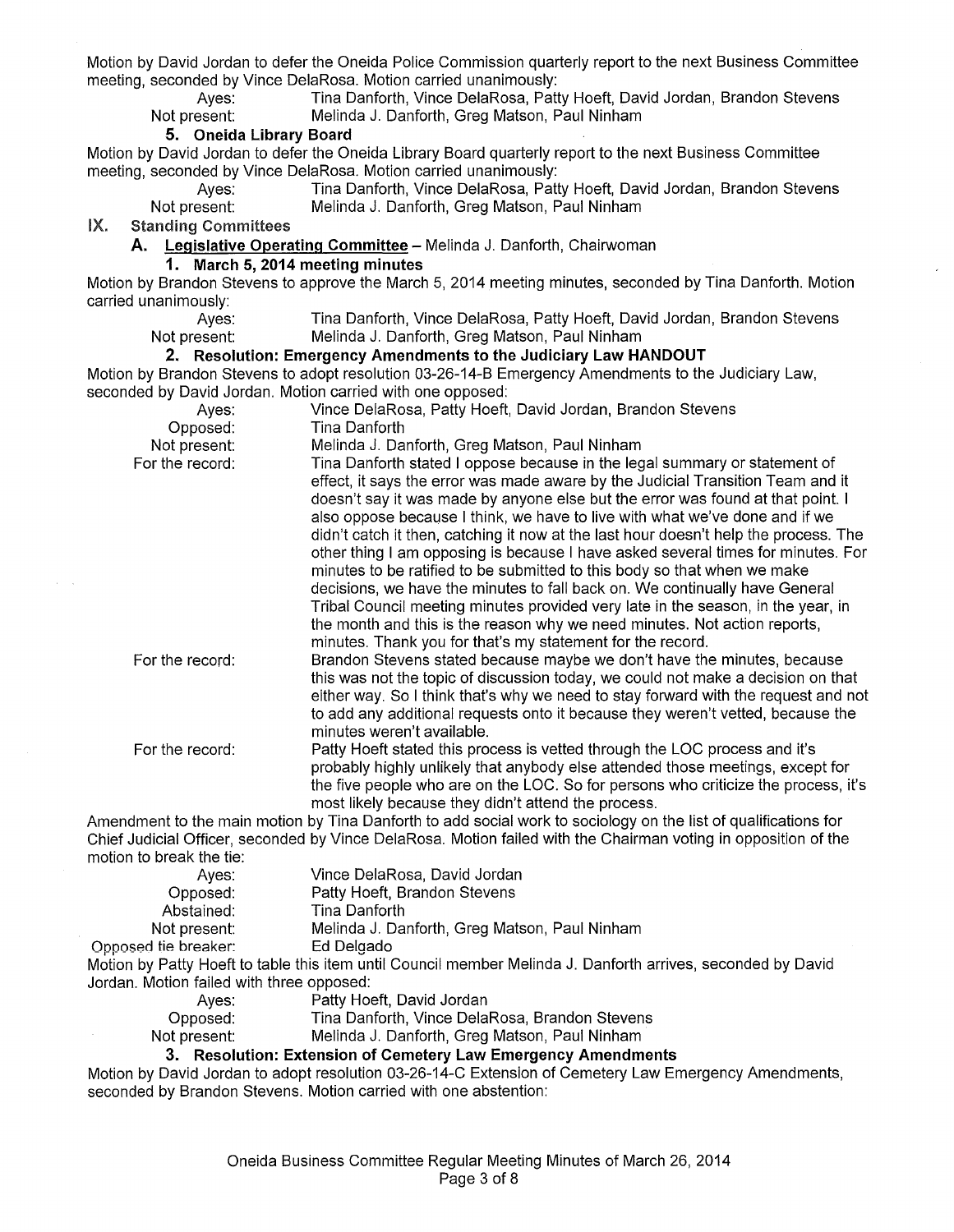| Aves:                                                | Vince DelaRosa, Patty Hoeft, David Jordan, Brandon Stevens |  |
|------------------------------------------------------|------------------------------------------------------------|--|
| Abstained:                                           | Tina Danforth                                              |  |
| Not present:                                         | Melinda J. Danforth, Greg Matson, Paul Ninham              |  |
| Einange Committee Treasurer Ting Danferth Chainveman |                                                            |  |

### **B. Finance Committee-** Treasurer Tina Danforth, Chairwoman

### **1. March 21, 2014 meeting minutes HANDOUT**

Motion by David Jordan to approve the March 21,2014 meeting minutes, seconded by Vince DelaRosa. Motion carried unanimously:

Ayes: Tina Danforth, Vince DelaRosa, Patty Hoeft, David Jordan, Brandon Stevens Not present: Melinda J. Danforth, Greg Matson, Paul Ninham

**C. Community Development Planning Committee-** Vince DelaRosa, Chairman

#### **D. Quality of Life-** Paul Ninham, Chairman

Х. **General Tribal Council** 

XI. Unfinished Business

XII. **New Business/Requests** 

#### **1. Approve DOT Transit and DOT Highway Policies**

Sponsor: Ed Delgado

Motion by David Jordan to approve the DOT Transit and DOT Highway Policies, seconded by Vince DelaRosa. Motion carried unanimously:

Ayes: Tina Danforth, Vince DelaRosa, Patty Hoeft, David Jordan, Brandon Stevens Not present: Melinda J. Danforth, Greg Matson, Paul Ninham

**2. FY2014 Employment, Compensation & Benefits-** Geraldine Danforth, HR Area Manager

**a. Gaming Division-Table Games: Approve posting and filling the Casino dealer positionsfive full-time, one half-time, one part-time** 

Motion by Brandon Stevens to approve posting and filling the five full-time Casino dealer positions, seconded by Vince DelaRosa. Motion carried unanimously:

Ayes: Tina Danforth, Vince DelaRosa, Patty Hoeft, David Jordan, Brandon Stevens Not present: Melinda J. Danforth, Greg Matson, Paul Ninham

#### **b. Gaming Division-Time and Attendance: Approve posting and filling the Time and Attendance Specialist position**

Motion by Tina Danforth to approve posting and filling the Time and Attendance Specialist position, seconded by Vince DelaRosa. Motion carried unanimously:

Ayes: Tina Danforth, Vince DelaRosa, Patty Hoeft, David Jordan, Brandon Stevens Not present: Melinda J. Danforth, Greg Matson, Paul Ninham

**c. Gaming Division-Food and Beverage: Approve posting and filling the Bartender positions-two full-time, two part-time** 

Motion by Tina Danforth to approve posting and filling the two full-time, two-part-time Bartender positions, seconded by Vince DelaRosa. Motion carried unanimously:

Ayes: Tina Danforth, Vince DelaRosa, Patty Hoeft, David Jordan, Brandon Stevens Not present: Melinda J. Danforth, Greg Matson, Paul Ninham

#### **d. Gaming Division-Food and Beverage: Approve posting and filling the Server positionssix full-time, one half-time, one part-time**

Motion by David Jordan to approve posting and filling the six full-time, one half-time, one part-time Server positions, seconded by Brandon Stevens. Motion carried unanimously:

Ayes: Tina Danforth, Vince DelaRosa, Patty Hoeft, David Jordan, Brandon Stevens Not present: Melinda J. Danforth, Greg Matson, Paul Ninham

#### **e. Human Resources Department: Approve to implement the Student Intern Program 25- 30 Student Interns for summer months**

Motion by Brandon Stevens to approve to implement the Student Intern Program up to 30 Student Interns for the summer months, seconded by Patty Hoeft. Motion carried unanimously:

Ayes: Tina Danforth, Vince DelaRosa, Patty Hoeft, David Jordan, Brandon Stevens Not present: Melinda J. Danforth, Greg Matson, Paul Ninham

#### **f. Gaming Division-Facilities: Approve posting and filling the Maintenance/Carpenter helper position**

Motion by David Jordan to approve posting and filling the Maintenance/Carpenter helper position as long as it is posted externally, seconded by Vince DelaRosa. Motion carried with one abstention:

- -
- Ayes: Vince DelaRosa, Patty Hoeft, David Jordan, Brandon Stevens Abstained: Tina Danforth
- Not present: Melinda J. Danforth, Greg Matson, Paul Ninham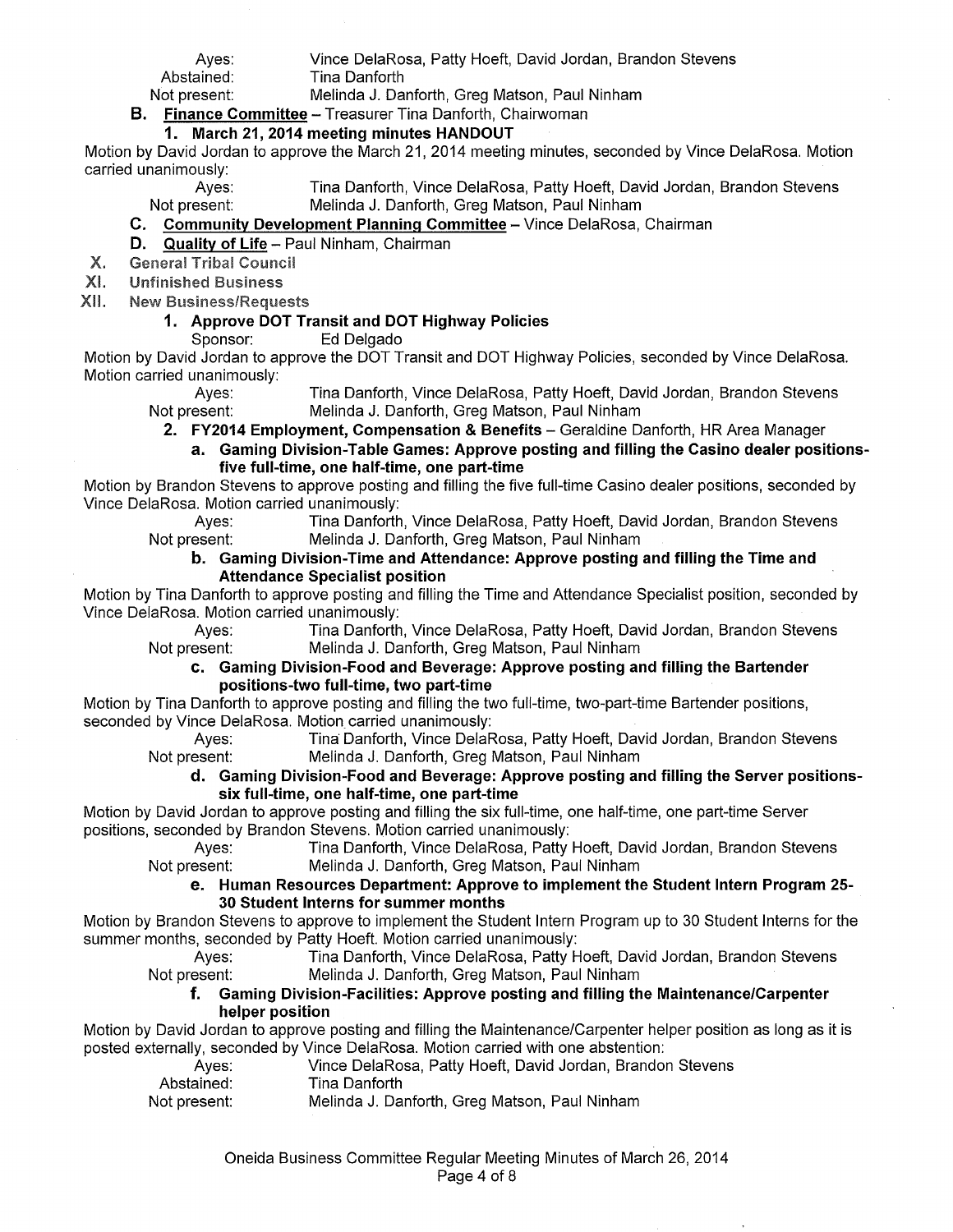#### **g. Gaming Division-Accounting-Approve posting and filling the Accounting Assistant position**

Motion by Brandon Stevens to approve posting and filling the Accounting Assistant position, seconded by Vince DelaRosa. Motion carried unanimously:

Ayes: Tina Danforth, Vince DelaRosa, Patty Hoeft, David Jordan, Brandon Stevens Not present: Melinda J. Danforth, Greg Matson, Paul Ninham

XIII. Travel

#### **A. Travel Reports**

#### **B. Travel Requests**

XIV. Additions

**1. Women Empowering Women for Indian Nations (WEWIN) 10<sup>1</sup> h Annual conference, Aug. 17- 20, 2014, Las Vegas, NV** 

Sponsor: Tina Danforth

Motion by Vince DelaRosa to approve the Women Empowering Women for Indian Nations (WEWIN) 10<sup>th</sup> Annual conference, Aug. 17-20, 2014, Las Vegas, NV travel request, seconded by David Jordan. Motion carried with one abstention and one opposed:

| Not present: | Melinda J. Danforth, Greg Matson, Paul Ninham<br>2. Judiciary Transition Modification |
|--------------|---------------------------------------------------------------------------------------|
| Abstained:   | <b>Brandon Stevens</b>                                                                |
| Opposed:     | Patty Hoeft                                                                           |
| Aves:        | Tina Danforth, Vince DelaRosa, David Jordan                                           |

Sponsor: Melinda J. Danforth

Motion by Tina Danforth to table for two weeks, seconded by Vince DelaRosa. Motion failed with four opposed: Ayes: Tina Danforth, Vince DelaRosa

Opposed: Melinda J. Danforth, Patty Hoeft, David Jordan, Brandon Stevens Not present: Greg Matson, Paul Ninham

Motion by David Jordan to post two Trial Judge positions for the 2014 General Election and communicate this decision to the Election Board, begin the process to hire a part-time Family Court Judge and accompanying support staff and to direct this update to be included in the July Semi-Annual GTC Meeting report, seconded by Tina Danforth. Motion withdrawn by the Council member David Jordan.

Motion by Patty Hoeft to recess until 3 p.m., seconded by Brandon Stevens. Motion carried with one abstention: Ayes: Melinda J. Danforth, Vince DelaRosa, Patty Hoeft, David Jordan, Brandon **Stevens** 

Abstained: Tina Danforth

Not present: Greg Matson, Paul Ninham

Motion by Patty Hoeft to come out of recess at 3:14 p.m., seconded by Brandon Stevens. Motion carried unanimously:

Ayes: Melinda J. Danforth, Tina Danforth, Patty Hoeft, David Jordan, Brandon Stevens Not present: Vince DelaRosa, Greg Matson, Paul Ninham

Motion by Melinda J. Danforth to adopt resolution 03-26-14-D Adoption of Emergency Amendments to the Judiciary Law/Transition Plan, acknowledging that one (1) judge on the trial side will be delayed in its election and that the Business Committee will make funding available to help fund the Family Court, seconded by Brandon Stevens. Motion carried with two opposed:

| Ayes:           | Melinda J. Danforth, Patty Hoeft, Brandon Stevens                                                                                                                                                                                                                                                                                                                                                                                                                                                                                                                                                                                                                                                                                                                                          |
|-----------------|--------------------------------------------------------------------------------------------------------------------------------------------------------------------------------------------------------------------------------------------------------------------------------------------------------------------------------------------------------------------------------------------------------------------------------------------------------------------------------------------------------------------------------------------------------------------------------------------------------------------------------------------------------------------------------------------------------------------------------------------------------------------------------------------|
| Opposed:        | Tina Danforth, David Jordan                                                                                                                                                                                                                                                                                                                                                                                                                                                                                                                                                                                                                                                                                                                                                                |
| Not present:    | Vince DelaRosa, Greg Matson, Paul Ninham                                                                                                                                                                                                                                                                                                                                                                                                                                                                                                                                                                                                                                                                                                                                                   |
| For the record: | Tina Danforth stated I'm opposed to the resolution because the resolution is<br>amending General Tribal Council direction and action. In the resolution that was<br>passed, 01-07-13-B Adoption of Judiciary Law, it says we can make<br>modifications to the transition plan, it does not say we can make modifications to<br>General Tribal Council's directive to create the judiciary. The resolve before that<br>addresses the financial obligations to put this in the 2014 budget. For the record I<br>oppose the motion because we do not have the authority to amend General<br>Tribal Council's directive, but we may have the authority to amend a transition<br>plan to follow the directive, but we don't have the directive to change General<br>Tribal Council's directive. |
| For the record: | Melinda J. Danforth stated I would just like to say that I disagree with the                                                                                                                                                                                                                                                                                                                                                                                                                                                                                                                                                                                                                                                                                                               |
|                 | Treasurer's analysis of this and that the Business Committee, under the                                                                                                                                                                                                                                                                                                                                                                                                                                                                                                                                                                                                                                                                                                                    |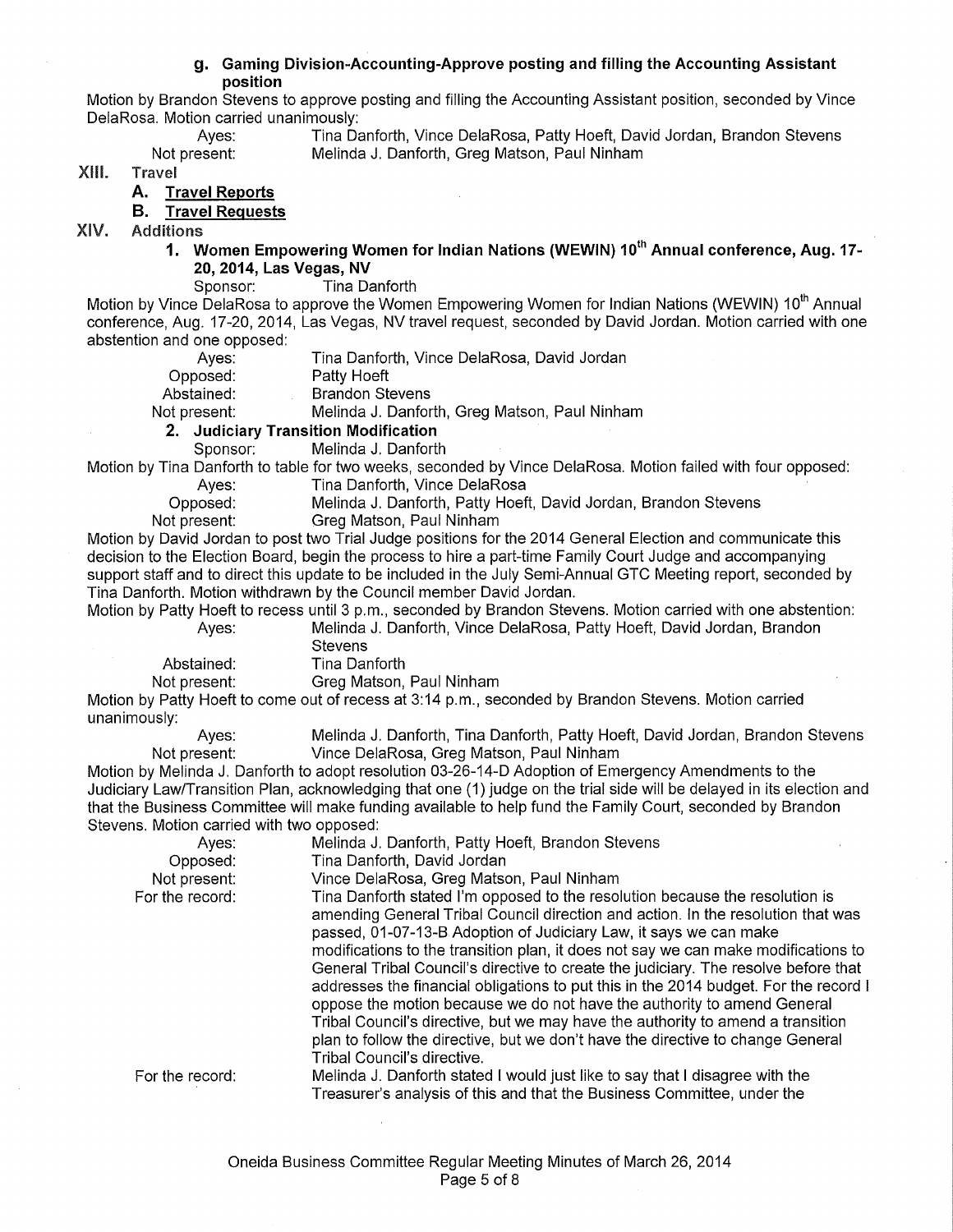Legislative Procedures Act has emergency amendment authority under that law, to amend any of the laws of the Tribe. The Business Committee in the past has exercised that right to do so, for example underneath the Personnel Policies and Procedures the Business Committee has exercised the right to amend Personnel Policies and Procedures that was adopted by the General Tribal Council. So therefore I believe that the analysis is incorrect, that the Business Committee has no right to amend General Tribal Council's laws. We are doing so on an emergency basis and it is the intent to forward to General Tribal Council to make -the emergency amendments permanent. Although she is reading from the adopting resolution of the Judiciary Act under fiscal year 2014, yes it was a mandate but the intent here is to place the dollars for the new Family Court Judge in Fiscal Year 2015, which would not impeded upon the ability of the Business Committee or to violate that transition resolution.

For the record:

David Jordan stated I've opposed because I strongly was trying to advocate that we wanted two (2) positions held back for delay, until we went to GTC for consideration. That is the reason I opposed, otherwise I would have supported it.

#### **3. National Indian Gaming Association (NIGA) tradeshow and conference, May 11-14, 2014, San Diego, CA**

Sponsor: Tina Danforth/Greg Matson/Brandon Stevens

Motion by Vince DelaRosa to approve Vice Chairman Greg Matson, Treasurer Tina Danforth and Council member Brandon Stevens to attend the NIGA tradeshow and conference, May 11-14, 2014, San Diego, CA, seconded by Tina Danforth. Motion carried with two opposed:

| Aves:                                                                                                                                                                                                                                                                                | Tina Danforth, Vince DelaRosa, Brandon Stevens                                  |
|--------------------------------------------------------------------------------------------------------------------------------------------------------------------------------------------------------------------------------------------------------------------------------------|---------------------------------------------------------------------------------|
| Opposed:                                                                                                                                                                                                                                                                             | David Jordan, Patty Hoeft                                                       |
| Not present:                                                                                                                                                                                                                                                                         | Melinda J. Danforth, Greg Matson, Paul Ninham                                   |
| For the record:                                                                                                                                                                                                                                                                      | Brandon Stevens stated I'm the delegate on the Executive Committee for the      |
|                                                                                                                                                                                                                                                                                      | NIGA Executive Board. Nominated and elected by 33 Tribes of the Midwest.        |
| For the record:                                                                                                                                                                                                                                                                      | David Jordan stated I'm opposing because I feel that one person should be going |
|                                                                                                                                                                                                                                                                                      | from the Business Committee. Thank you.                                         |
| 4. National Indian Gaming Association (NIGA) Executive Committee meeting, April 1, 2014,                                                                                                                                                                                             |                                                                                 |
| $P_1, P_2, P_3, P_4, P_5, P_6, P_7, P_8, P_9, P_1, P_1, P_2, P_1, P_2, P_3, P_4, P_5, P_6, P_7, P_8, P_8, P_9, P_1, P_2, P_1, P_2, P_1, P_2, P_1, P_2, P_2, P_3, P_4, P_4, P_5, P_6, P_6, P_7, P_7, P_8, P_8, P_9, P_9, P_1, P_1, P_2, P_1, P_2, P_1, P_2, P_1, P_2, P_2, P_1, P_2,$ |                                                                                 |

# **Prior Lake, MN**

Sponsor: Brandon Stevens

Motion by Vince DelaRosa to approve the NIGA Executive Committee meeting, April 1, 2014, Prior Lake, MN travel request, seconded by Patty Hoeft. Motion carried with one abstention:

Ayes: Tina Danforth, Vince DelaRosa, Patty Hoeft, David Jordan

Abstained: Brandon Stevens

Not present: Melinda J. Danforth, Greg Matson, Paul Ninham

Motion by Vince DelaRosa to include the Chairman's attendance at the NIGA Executive Committee, April 1, 2014, Prior Lake, MN, seconded by Brandon Stevens. Motion carried with one abstention:

Ayes: Tina Danforth, Vince DelaRosa, Patty Hoeft, Brandon Stevens

Abstained: David Jordan

Not present: Melinda J. Danforth, Greg Matson, Paul Ninham

XV. Action in open session on items from Executive Session Discussion meeting of March 25, 2014

#### **A. Reports**

#### **1. Chief Counsel report - Jo Anne House**

Motion by Patty Hoeft to accept the Chief Counsel report, seconded by Vince DelaRosa. Motion carried unanimously:

Ayes: Tina Danforth, Vince DelaRosa, Patty Hoeft, David Jordan, Brandon Stevens Not present: Melinda J. Danforth, Greg Matson, Paul Ninham

#### **2. Gaming General Manager bi-monthly report - Louise Cornelius**

Motion by Vince Delarosa to approve the Gaming minimum staffing level request to allow the continuation of daily operations to generate revenue, with the understanding that based on budget these numbers could be unhinged if necessary, seconded by, David Jordan. Motion carried unanimously:

Ayes: Tina Danforth, Vince DelaRosa, Patty Hoeft, David Jordan, Brandon Stevens Not present: Melinda J. Danforth, Greg Matson, Paul Ninham

Motion by Vince DelaRosa to accept the Gaming General Manager bi-monthly report, seconded by David Jordan. Motion carried unanimously:

Ayes: Tina Danforth, Vince DelaRosa, Patty Hoeft, David Jordan, Brandon Stevens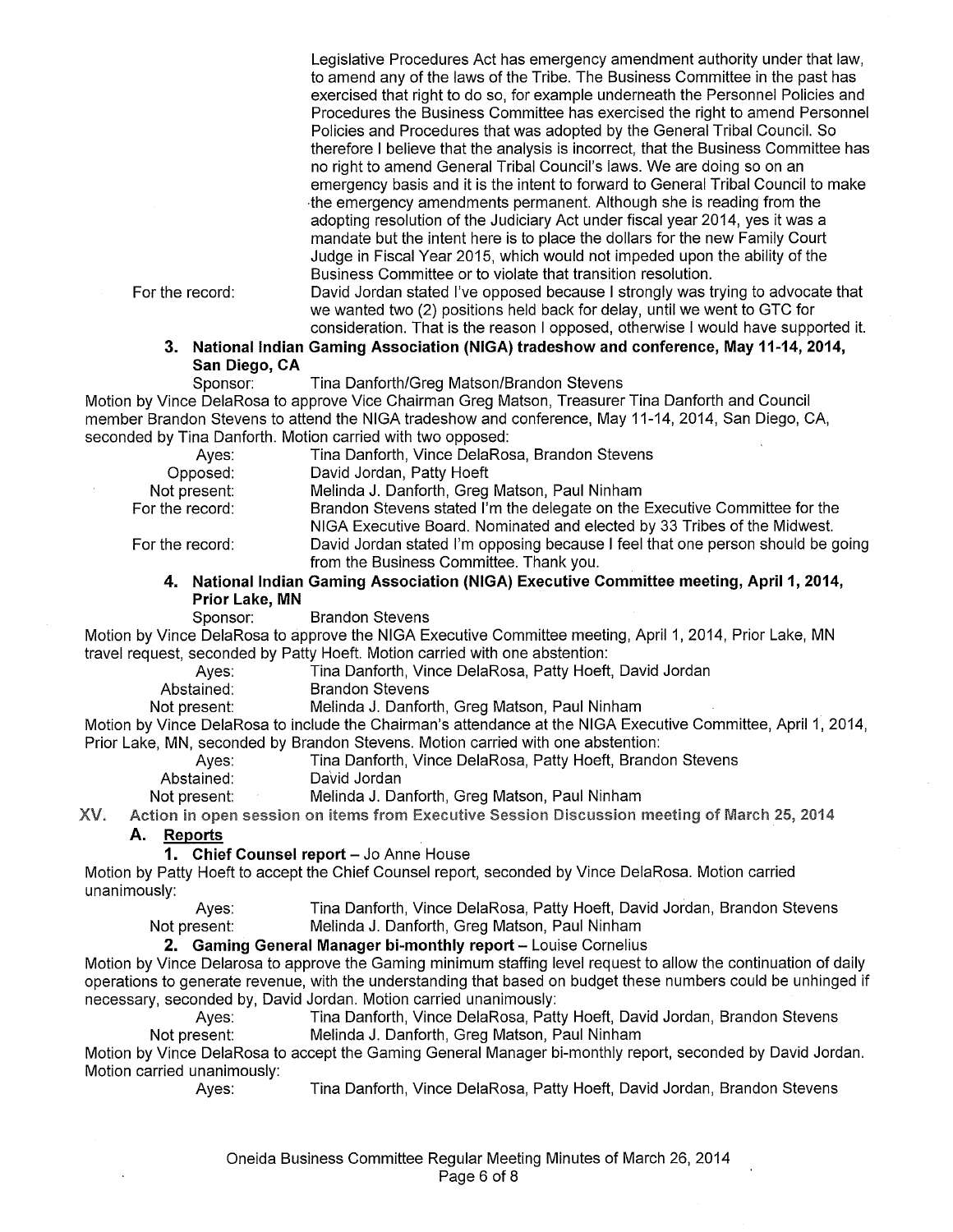#### Not present: Melinda J. Danforth, Greg Matson, Paul Ninham

#### **3. Legislative Affairs monthly report-** Nathan King

Motion by David Jordan to approve the Legislative Affairs monthly report, seconded by Vince DelaRosa. Motion carried unanimously:

Ayes: Tina Danforth, Vince DelaRosa, Patty Hoeft, David Jordan, Brandon Stevens<br>Not present: Melinda J. Danforth, Greg Matson, Paul Ninham Melinda J. Danforth, Greg Matson, Paul Ninham

**B. Audit Committee-** Councilman Brandon Stevens, Chairman

#### **C. Unfinished Business/Be directives**

# **1. Review of Oneida Personnel Commission legislation**

Vince DelaRosa

**Excerpt from March 12, 2014:** Motion by Melinda *J.* Danforth to defer this item to the next Business Committee meeting, seconded by Patty Hoeft. Motion carried with two abstentions. Motion by Vince DelaRosa to send review of Oneida Personnel Commission legislation to the Legislative Operating Committee (LOC), seconded by Tina Danforth. Motion carried unanimously:

Ayes: Tina Danforth, Vince DelaRosa, Patty Hoeft, David Jordan, Brandon Stevens<br>Not present: Melinda J. Danforth, Greg Matson, Paul Ninham Melinda J. Danforth, Greg Matson, Paul Ninham

#### **D. New Business/Requests**

**1. Business Committee follow up with vendor for prompt billing submissions/billing irregularities** 

Larry Barton

Motion by Tina Danforth to direct the Chairman to follow up with these issues in regards to reconciling, verifying, billing submissions and that these be attended to timely, seconded by Vince DelaRosa. Motion carried unanimously:

Ayes: Tina Danforth, Vince DelaRosa, Patty Hoeft, David Jordan, Brandon Stevens<br>Not present: Melinda J. Danforth, Greg Matson, Paul Ninham Melinda J. Danforth, Greg Matson, Paul Ninham

## **2. Approve 2014 Bank of America Credit Agreement Renewal and resolution**

Sponsor: Larry Barton

Motion by David Jordan to approve extending and authorizing sending the renewal request, seconded by Tina Danforth. Motion carried unanimously:

Ayes: Tina Danforth, Vince DelaRosa, Patty Hoeft, David Jordan, Brandon Stevens Not present: Melinda J. Danforth, Greg Matson, Paul Ninham

## **3. Approve non-disclosure agreement from Aquinnah Wampanoag Gaming Corporation (AWGC)**

**Tina Danforth** 

Motion by Vince DelaRosa to deny the request and delete from the agenda, seconded by David Jordan. Motion carried with one abstention:

Ayes: Vince DelaRosa, Patty Hoeft, David Jordan, Brandon Stevens

Abstained: Tina Danforth

Not present: Melinda J. Danforth, Greg Matson, Paul Ninham

#### **4. Legal opinion requested for Indian Housing Block Grant (IHGB)- Federal Supply Sources**  Ed Delgado

Motion by Vince DelaRosa to approve the request for a legal opinion for Indian Housing Block Grant (IHGB)- Federal Supply Sources, seconded by Brandon Stevens. Motion carried unanimously:

Ayes: Tina Danforth, Vince DelaRosa, Patty Hoeft, David Jordan, Brandon Stevens<br>Not present: Melinda J. Danforth, Greg Matson, Paul Ninham Melinda J. Danforth, Greg Matson, Paul Ninham

#### **5. Approve Lexis Nexis-Time Matters Maintenance Agreement**

Sponsor: Jo Anne House

Motion by Vince DelaRosa to approve Lexis Nexis-Time Matters Maintenance Agreement and the limited waiver of sovereign immunity, seconded by Tina Danforth. Motion carried with one abstention:

Ayes: Tina Danforth, Vince DelaRosa, Patty Hoeft, Brandon Stevens

Abstained: David Jordan

Not present: Melinda J. Danforth, Greg Matson, Paul Ninham

### **6. Approve Attorney Arlinda Locklear Special Counsel Agreement for Land Claims**

Sponsor: Ed Delgado

Motion by David Jordan to approve Attorney Arlinda Locklear Special Counsel Agreement for Land Claims, seconded by Vince DelaRosa. Motion carried unanimously:

Ayes: Tina Danforth, Vince DelaRosa, Patty Hoeft, David Jordan, Brandon Stevens Not present: Melinda J. Danforth, Greg Matson, Paul Ninham